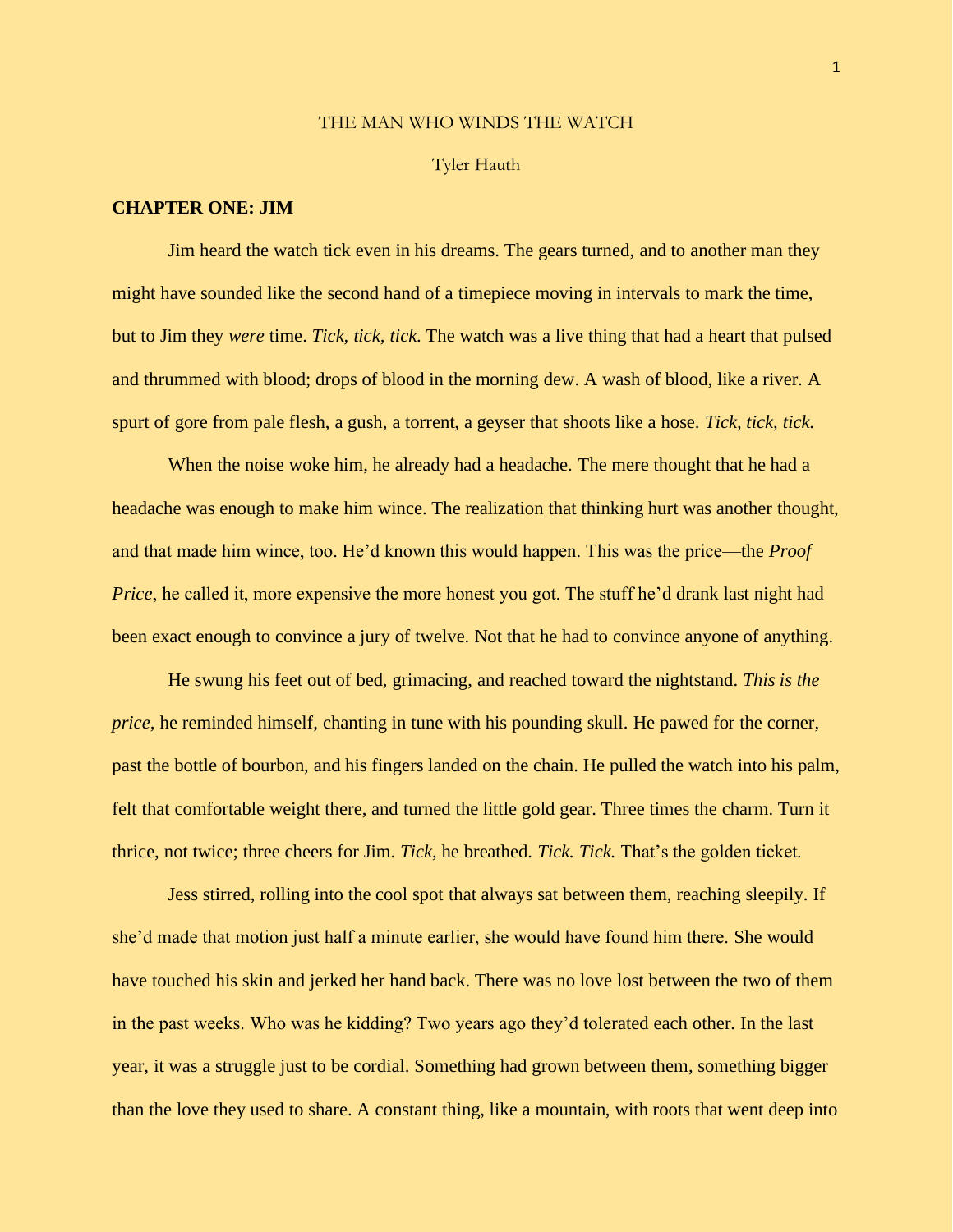the earth, roots that might be older than anything that breathed or ever had breathed. Whatever it was, it had no name, and was to Jim more like a faint memory of something unusual, the kind of thing one works to not think about (and therefore rarely *does* think about).

Nonetheless, Jim considered climbing back in, going to her, possibly having a romp. *No*. He wouldn't be able to get it up. Even if he did, he'd pass out from the pain. Besides, he knew she didn't want anything to do with him. His head was really humming now. He gritted his teeth, grabbed for the bottle, finally, and took a long draught. Anything to deaden the hurt. There was no cheating the Proof Price, only prolonging judgement. Fight fire with fire. That was Jim's motto. Of course, if you fight a fire with alcohol, you're only apt to fan the flame. The thought brought a sour smile onto his unkempt face.

He donned a robe that reeked of cigarette smoke and stumbled toward the kitchen. Jess murmured something sleepily—he didn't hear, and didn't want to hear. Too early for an argument. Too late for an argument. The Proof Price would exact its toll, it always did, and he'd pay. She'd pay if she wasn't careful. Jess had grown increasingly belligerent as of late, and Jim suspected it was on account of his drinking. She'd always thought she knew what was best. That was the root of most of their problems. Jessica Harp knows best, just like *Mother* used to know best. But his mother had been a whore, hadn't she? She'd ended up poorly off.

## All that blood—

No. He ought not to think about that. He took another swig, just a sip, really, to help fight off that damned hammer, *tick, tick, tick* against his skull.

### **CHAPTER TWO: CHARLIE**

Charlie had been up for an hour by the time his dad came out of his room. He'd heard him get up and skipped into the kitchen, smiling as big as any six-year-old boy who gets a hard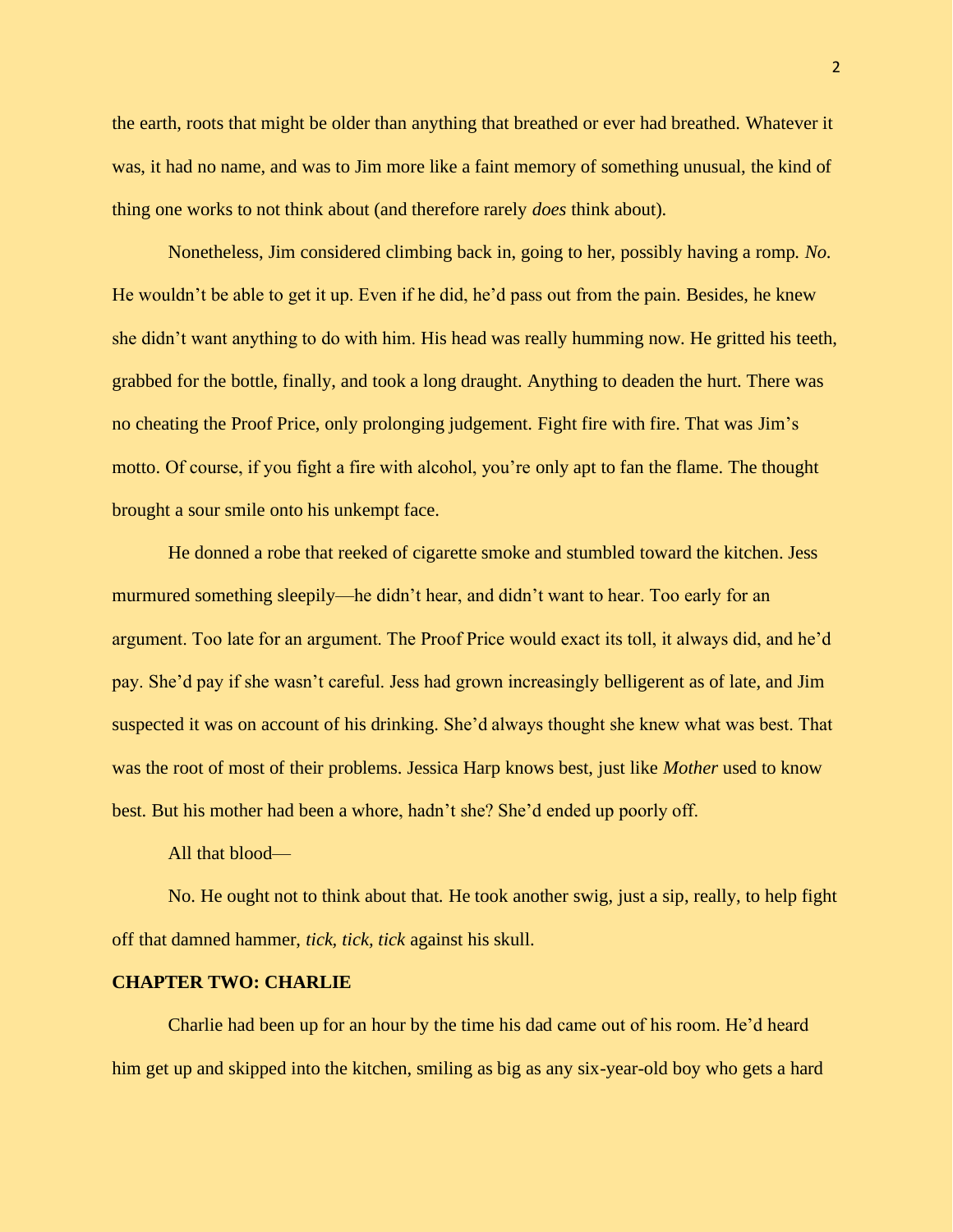beating a few times a month would smile. Daddy came around the corner, dragging his feet, drinking his Grownup Drink, and Charlie let him have it. He dove into him, nearly making an impact, and buried his face in the fluffy robe. He hugged him *big big big*.

"Charlie… how long you been up?"

"I dunno," he said, disentangling himself from the stinky mass that was his father. "The suns up, and that means I can get up. Right Dad? That's what you said, right?"

Charlie watched as his Dad considered. He did this by measures. First, he took another drink. Then he made his way to the medicine cabinet. Charlie knew all about this routine. He needed his medicine so he could keep drinking. He needed to drink to help his headaches. The medicine gave him the headaches, or maybe it was the drinking. It was hard to keep straight. At the bottom of it, Charlie knew, was a simple fact. His dad was sick a lot in the mornings, and this made him feel better. Anything that made his dad happy was A-Okay with Charlie.

"I guess that's right," he finally said.

Charlie managed to keep quiet for a full minute before his patience broke. "Dad? You hungry?"

Daddy considered the question with a grimace. Charlie was used to watching him think. Sometimes he scrunched up his face and put a hand on the side of his head, like what was going on in there hurt. Sometimes he thought real hard, sometimes real long, before he answered. It was when he spoke fast that you had to worry—not that *he* had to worry. Daddy didn't get mad on purpose. So long as Charlie was careful they got along great.

"I could have an egg," he eventually relented. "You know how to make eggs yet?" "*Dad*," Charlie chortled. "I'm not allowed to use the stove." Jim peered at him suspiciously. "Not allowed?"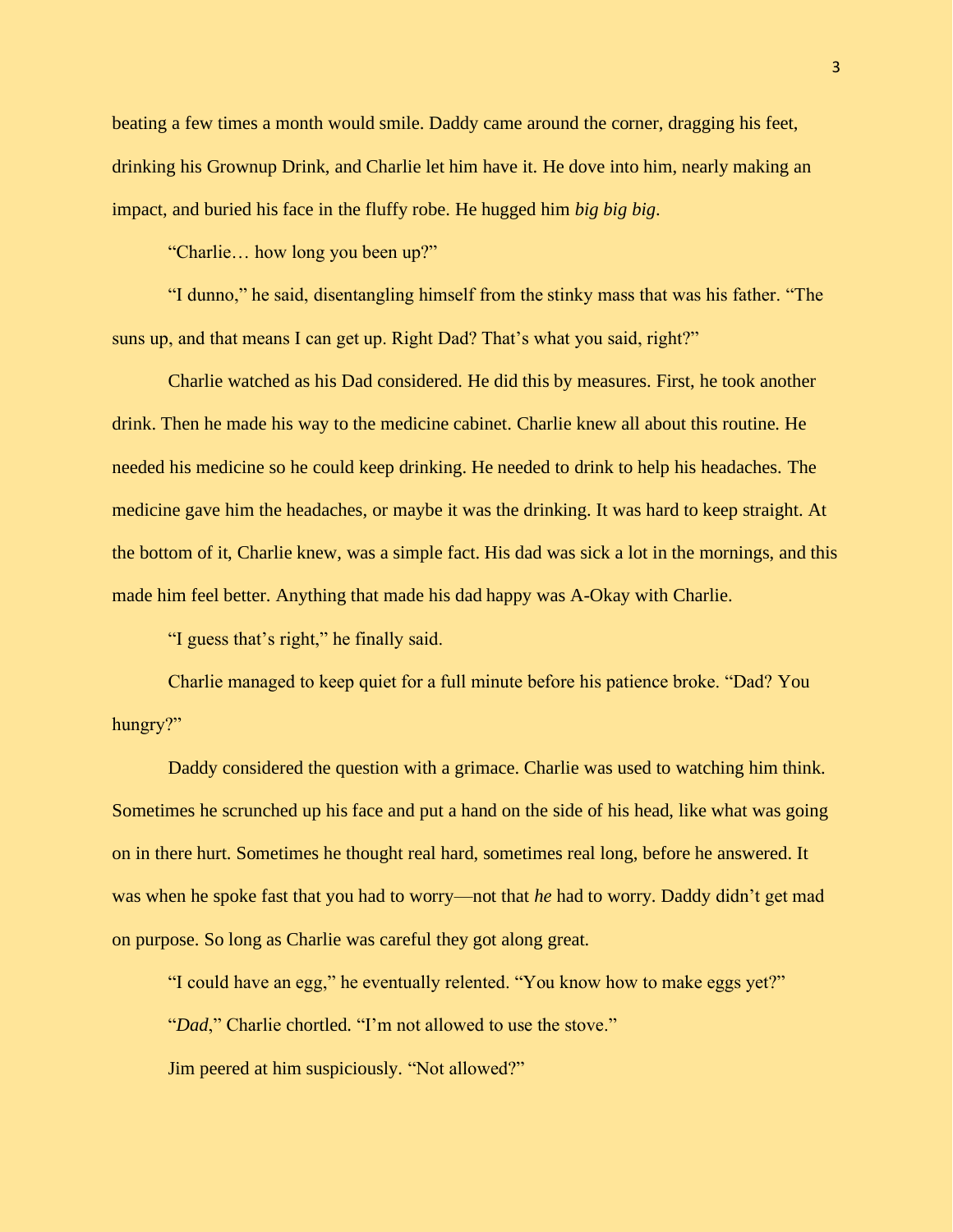"Not until I'm older," he said wisely. "Mommy said so."

He frowned hugely. "Did she now?"

Charlie stared cautiously. *Careful now*, a little voice whispered. *Careful*. "Want me to get Mommy? She won't mind."

Daddy rooted around in his pocket, pulled out his watch, and blinked at it for all of a second. Charlie fancied he could see the reflection of its gold face blink in his dark, brooding eyes. "I believe that'd be all right. You tell her the men are hungry and they want eggs. Will you do that for me, champ?"

He let out a breath he hadn't even been aware he was holding, smiling in relief. "Want to help me *get her*?" Charlie was fully capable of launching a tickle-monster-assault, but nobody was better than Jim Harp.

Daddy tapped his head, frowning. "I'll leave that one to the better man." He took another swig, sloshing it around in his mouth, *just* missing the fall of Charlie's grin. By the time he looked back, Charlie had fixed his face back into a slight smile. "How's that sound?"

Charlie snapped to, like G.I. JOE, offered his best salute, and did an about-face. "Yes, sir!"

## **CHAPTER THREE: JESS**

Jess wiped the sleep from her eyes, already smiling. "Eggs?"

Charlie pealed with laughter. "The men are hungry," he said. "Starving!"

She heard her husband in her son's voice and didn't like it. But it was still Charlie's face, beaming, innocent, a touch shy. She pushed the covers away, feeling that rush of cold morning air hit her skin, shivering because of it, and walked to get her robe. A Christmas present from Jim, what must have been four years ago—back when they still exchanged gifts.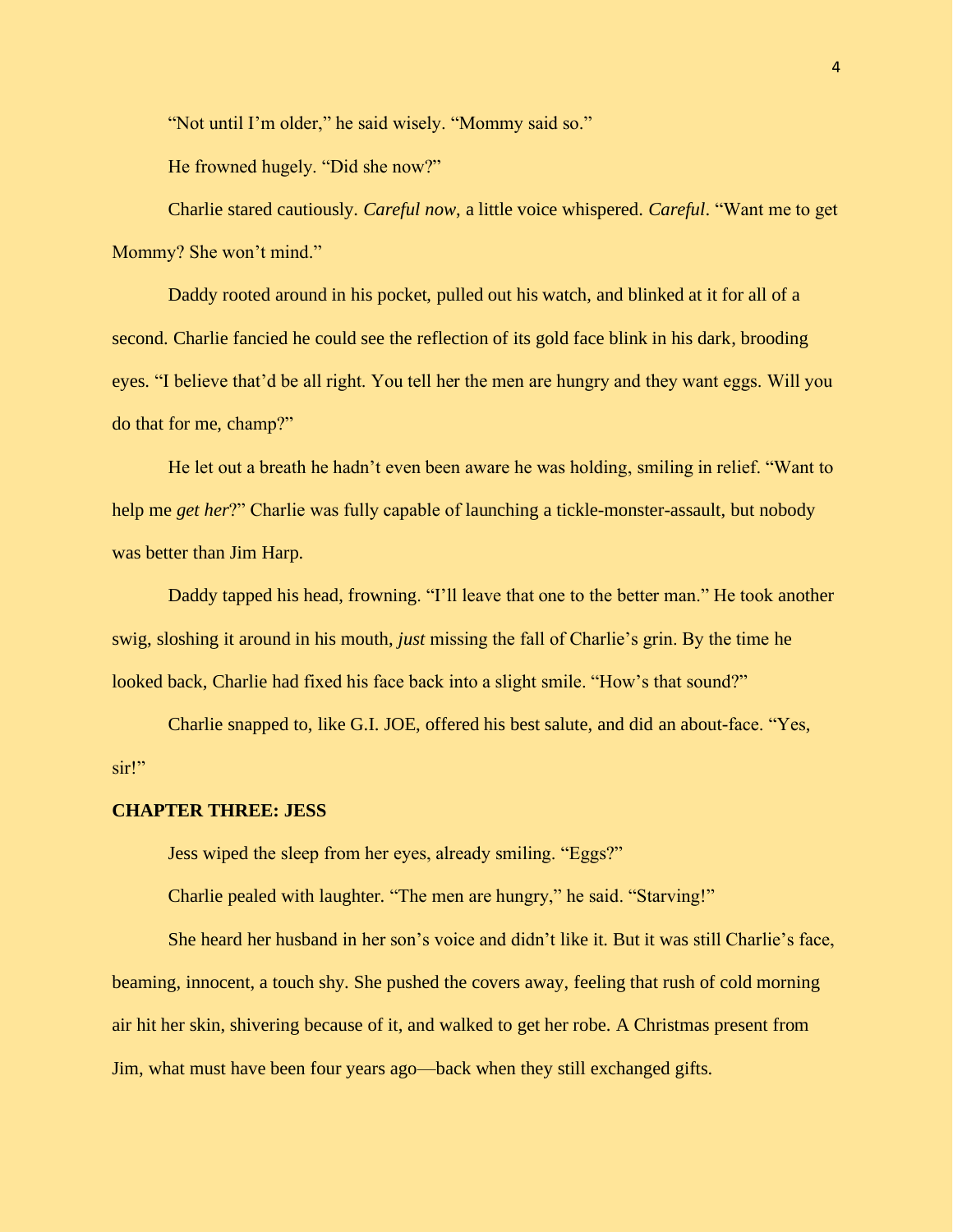She controlled her voice perfectly, feigning innocent curiosity, hiding that worried note which a predator can always detect in his prey. "Where's your father?"

Charlie rolled off the bed like a circus clown, narrowly missing the corner of the nightstand, and leapt to his feet. He'd perfected this move a year earlier after Jess had taken him to the county fair. "Garage," he said. "We're hungry, Mom. Can we get some eggs, please?" As an afterthought, he added, "I'll help."

Jess knew what *garage* meant. He was out there smoking half a pack of cigarettes, drinking hard liquor, and probably thinking about his father. He would be thinking about his father because today was his father's birthday, although unless she brought it up, Jim would never speak a word about it. She brought her hand up to her face and felt the bruise. It'd be a shiner by noon. He'd nearly knocked her unconscious last night when she told him he stunk as he came to bed. That had been stupid on her part, admittedly, but sometimes these things just slip out.

After, he'd collapsed onto the bed, trembling, and clenched his watch in his fist. Jess had watched from the floor, curled defensively, wondering what she was going to do if he came back for more. Then she'd heard him muttering. At first it was so quiet she couldn't make out the words… but then she heard: *'You're supposed to be dead. You're supposed to be dead.'* He chanted methodically, in a rhythm, *'been here before. Done this before. Been here before. Done this before. Heard this before. Seen this before.'* His eyes were blank when she caught them with her own. His chest was heaving, as if from exertion, although she knew he hardly had to break a sweat to smack her around.

She'd lain asleep for hours, listening to him breathe, deep and heavy. He'd mumble occasionally, something angry about his father. Her face ached, throbbed, and she hated herself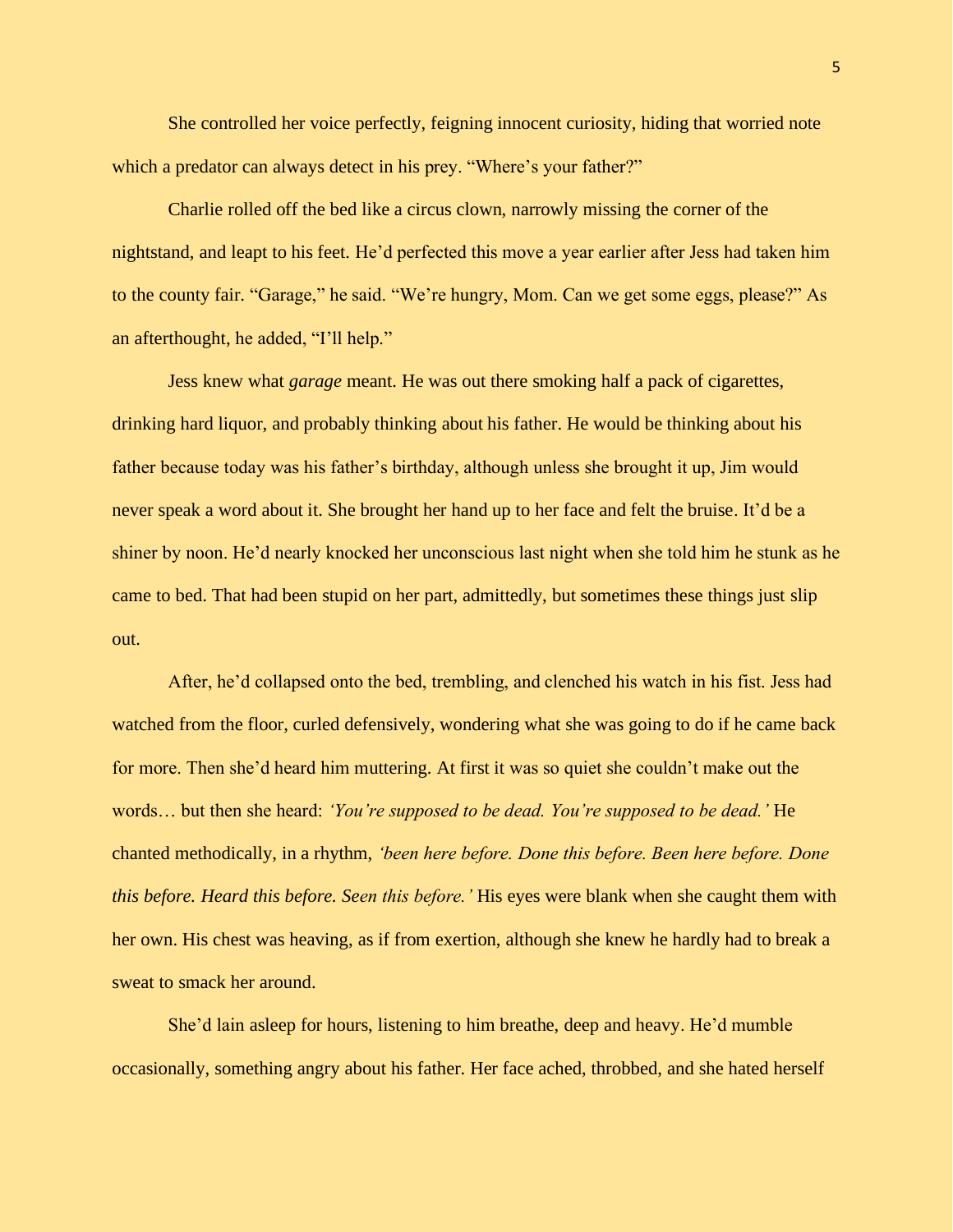for *caring*. For feeling for him. For loving him. She hated herself for not being strong enough to leave. Hated herself for being so damn scared of what he might do one day when he got a little too drunk. A little too mad. But she loved him, and she went to sleep with the faintest touch of a smile playing at her split lip, remembering a better time, back when they exchanged gifts and said *I love you*.

# **JIM: CHAPTER FOUR**

The Frenchmen called it déjà vu. Familiarity. But this was something more. Something worse. Déjà vécu; not just familiarity, but a certainty. He'd been here before. Done this before. Lived through all this before. The goddamn watch. The rage. The frustration. The tick in his skull, pounding, drilling, deadening until he was numb and tears streamed down his eyes and all he could do was lash out and attack.

It was louder than it used to be. At night, when the world was still, he could hear it on his bedside table, clear as day. Tick, tick, tick, tick, tick. Like time, the watch would never end. The hand would go around forever if it was allowed. It would stop, maybe, if he didn't wind it; but he had to wind it. He lay in bed and he dreaded the noise of its little gears turning the second hand, popping it ever so slightly forward, fifty-nine times and then sixty. One minute. One hour. Twelve hours. Twenty-four. A day into a week into a month. The year goes by and before he knows it, he's missed a birthday party at the fair that Jess swears she told him about, but that he knows she didn't. No, she wanted the day with Charlie all to herself. She'd paid for that one.

He heard movement in the kitchen. Low, playful voices and the clap of a pan on the stove. He took a long drag off his cigarette, the fourth of the morning, and flicked it into an empty can. His bourbon was gone, and maybe that was just as well. His head was pounding worse now. It'd probably be smart to get some water.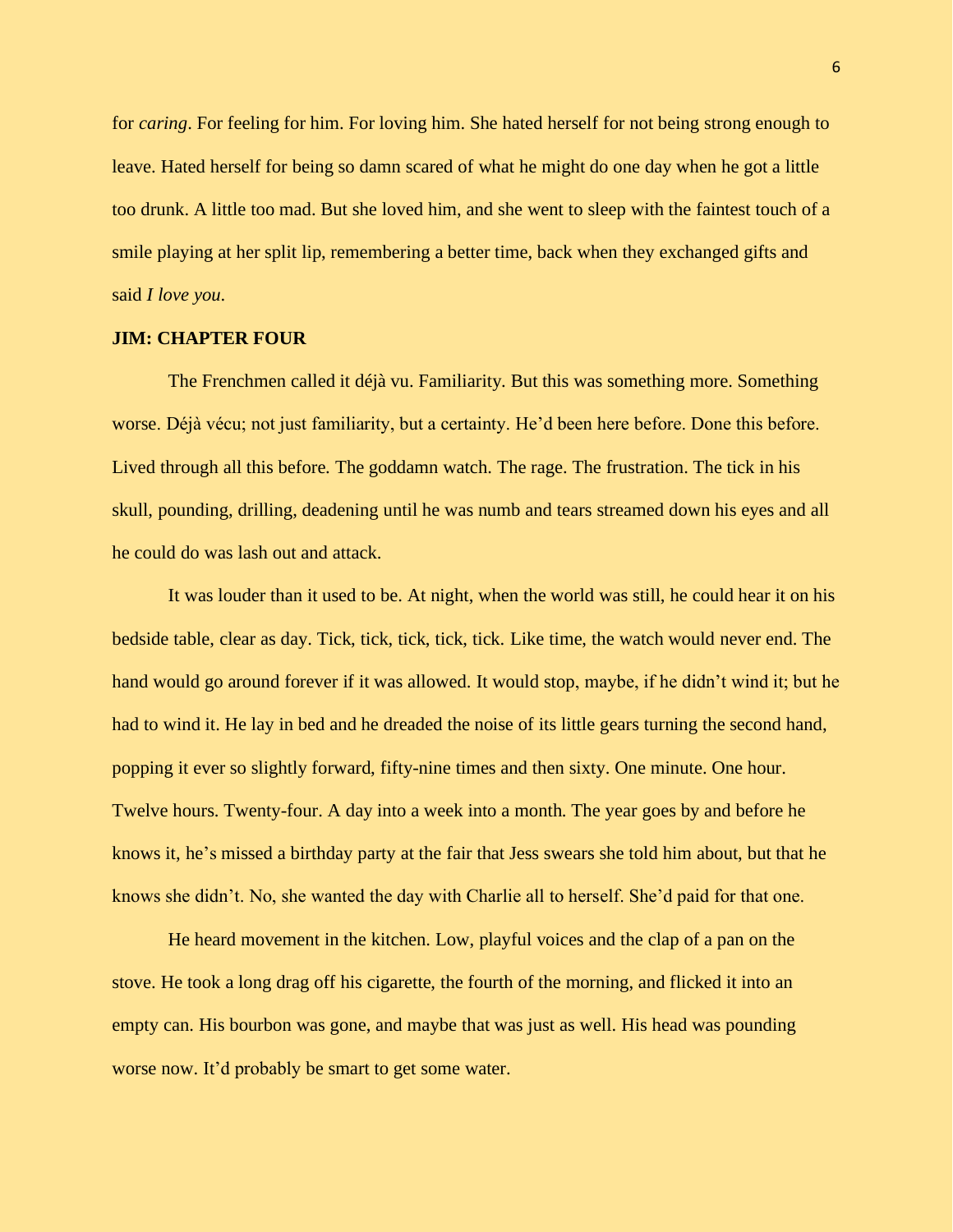He reached for the door, raised his leg to go inside, and nearly fell from the shooting pain in his neck. The jolt of physical pain was secondary to the mental strain that hit him like a dart right behind his eyes. It was a javelin of shock; a memory that hit like a heavyweight. A red recollection that stunk of blood and…

But he'd never do that. Never. He never had done that. Of course he hadn't. Jess and Charlie were right on the other side of that door. They were fine. Sometimes he got mad, sure, but he'd never really hurt them. He'd never do something he couldn't take back.

He gritted his teeth and groaned out a plea to whoever the hell might be listening. Or maybe it was a plea to whoever this memory belonged to. "Get out of my head."

A bead of sweat rolled down his temple and got lost in his beard. He squeezed his eyes tight, trying to hold back the tears, involuntary tears, the only kind he allowed. All that blood. All that fucking blood. The watch hung in his pocket, growing heavier, louder, ticking, sure, but maybe doing more than that. Sometimes he suspected it could do a lot more than tick. Sometimes he felt it stir in there. Sometimes he felt it nudge at him, when he was feeling down. Sometimes…

A thought occurred to him, suddenly, for no particular reason at all, flaring where that ember of rage sat in the back of his mind, waiting to flash up and set fire to the neighborhood when given the fuel of irritation or slight. That thought, which used the coal of rage as its conduit, occurred with all the power of a hurricane, and he was caught in the eye. To resist such a power was absolute folly. A man doesn't resist a storm of such torrential authority. He hunkers down and survives. Maybe he tries to run. But Jim knew there was no running from this storm.

When did he take possession of that watch, exactly?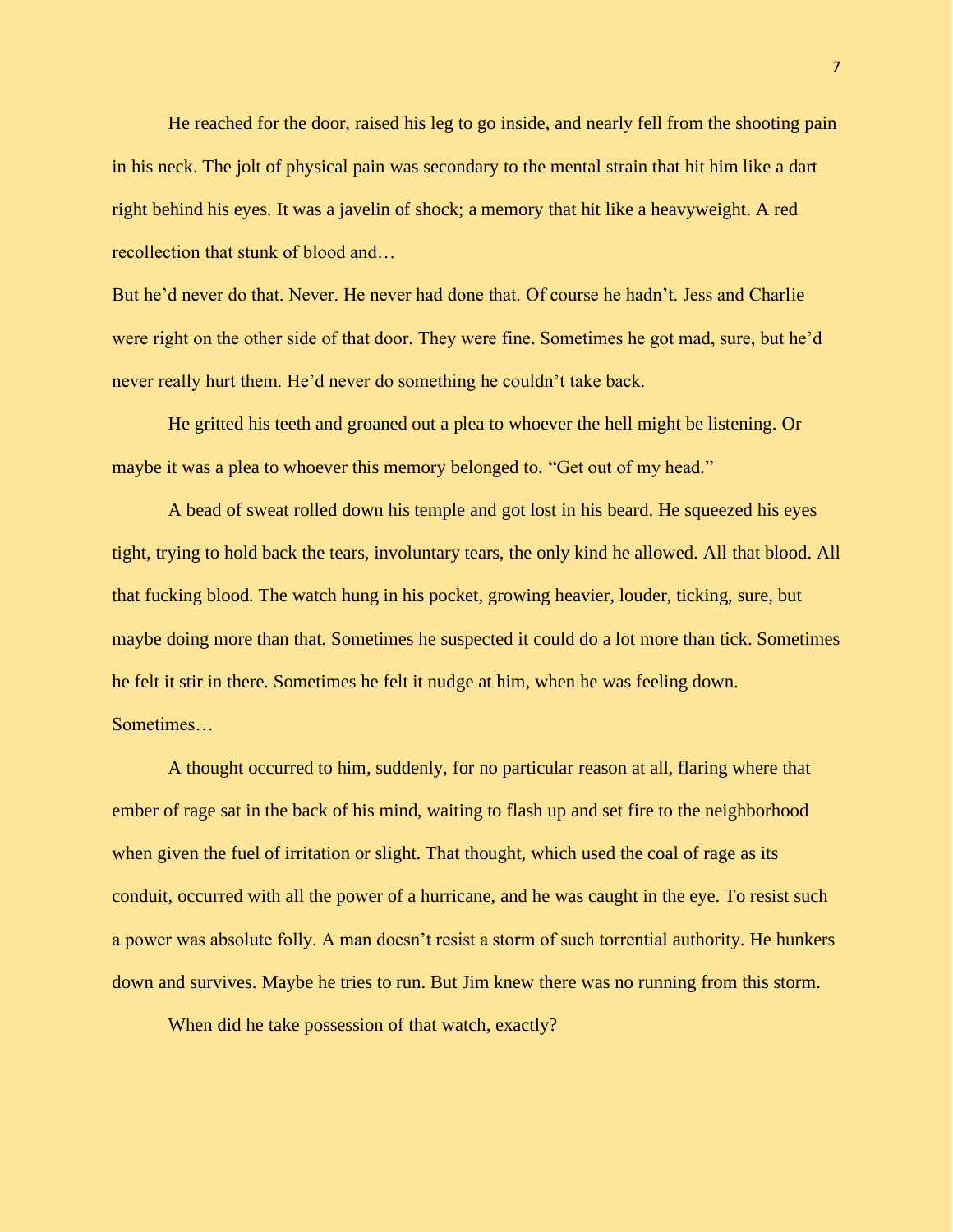It was his fathers once, and now it was his. But when did his father pass it down? Why couldn't he remember? It should have been a simple question. It wasn't a graduation present, no, Jim had owned the watch for as long as he can remember. Even when he was a boy.

He backed up from the door, taking his hand off the knob as if from the pin of a live grenade that he had, only a second before, been prepared to pull. He walked to his workbench (last used for work nearly three years ago) and reached behind the toolbox, where he kept a bottle for emergencies. He broke the seal, took a small sip, and then another, longer, and finally one to wash it all down. He looked at himself in the dark reflection of the big bottle's glass.

He was surprised to see he hardly recognized the crazed expression of the man who looked back.

### **JESS: CHAPTER FIVE.**

The plate of eggs sat untouched for the better part of an hour. By the time Jim finally came in (Jess learned long ago to never disturb him while he was in the garage) the sunny-sideup breakfast looked like a sad motel buffet—the kind people only eat at because they feel it would be wasteful to not utilize the complimentary meal. Indeed, when Jim sat down to eat, the yolk of his egg was colder than his glare and a sheen of oil clung to the bottom of the white plate.

Jess bit her lip. "Do you want me to warm it up?"

Jim grabbed his fork, holding the side of his head with his other hand, and took a labored breath. As if the mere thought of speaking to her was too much for his troubled mind to handle. Finally, in a voice quieter than Jess had expected, he said, "That's all right."

She breathed. The pressure blew out in a tiny, quick shot of steam. Jim cut into the egg, speared it, and swallowed without chewing. Jess saw him wince and felt guilty for feeling worried. She should take gratitude in seeing him in pain. But she felt concerned instead.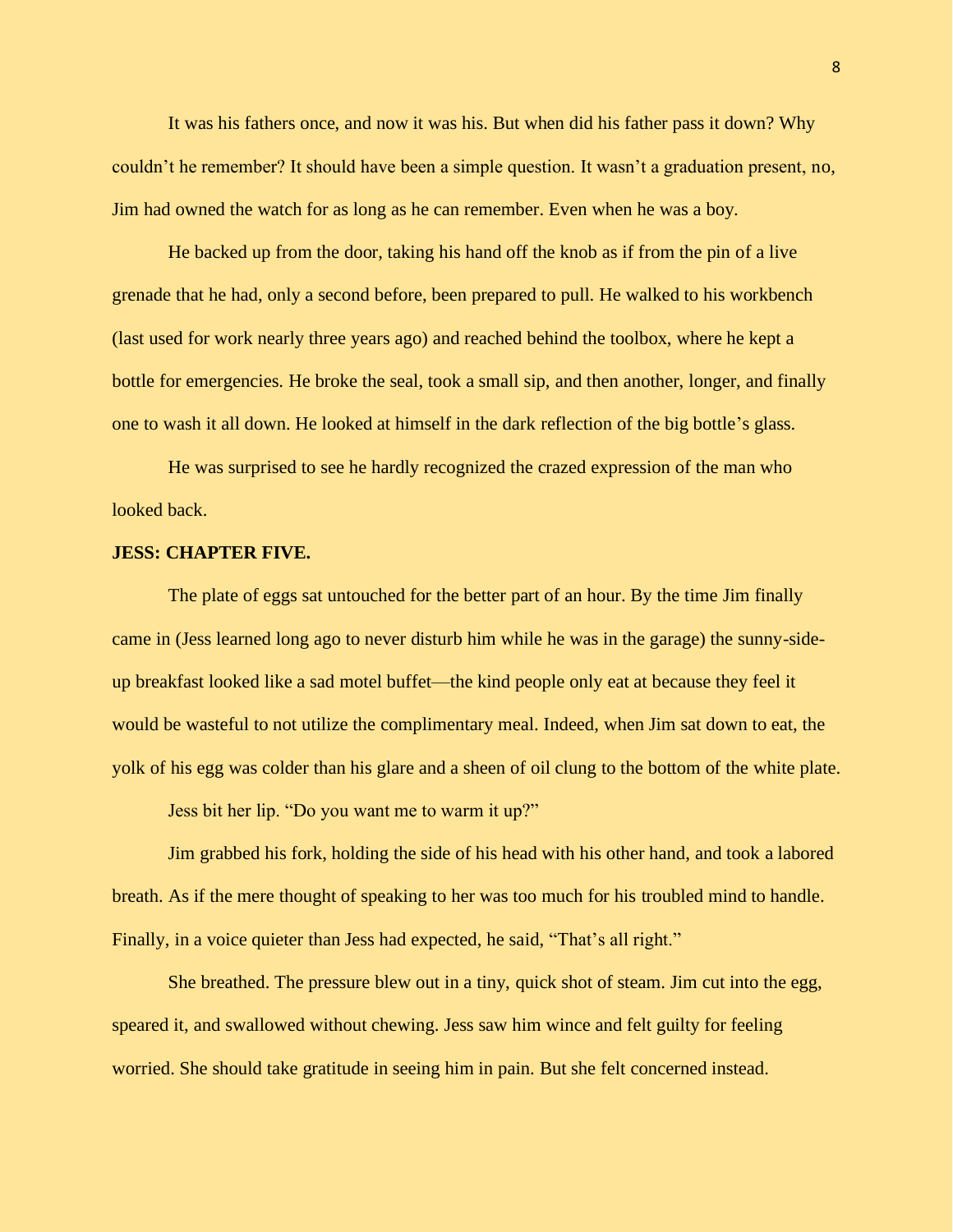"Do you want something for your head?"

He took another bite, slower this time, actually chewing. "Where's Charlie?"

She looked over her shoulder, into the living room. Charlie was there, in clear view of them both, playing on the floor. When she looked back at Jim, she saw his gaze had found their son and answered his own question.

She said, "He's bored."

Jim engulfed half a piece of toast and washed it down with a big gulp of orange juice perhaps the first non-alcoholic beverage he'd had since last weekend. "I'm sick," he said, climbing to his feet, only a little unsteadily. "I'm going to cut wood. Helps the pain."

She found the courage to speak as he turned his back and put his hand on the backdoor. "Jim?"

His shoulders tensed and he turned. He didn't say anything, he just grunted. Sometimes that was more than she could hope for.

"Is everything all right?"

He blinked at her like she was an alien. Jess felt like a child under that angry gaze, and she almost quailed beneath it. She would have, if she wasn't so damn worried.

"Have I done something wrong?"

"Probably," he said. "But not that I can think of off the top of my head. Give me a while to think and I'll come up with something."

She scowled at him, but there wasn't any heat behind the expression. This was as close to joking as Jim got these days. "I know it's your father's birthday today."

The look of surprise on his face was so genuine that Jess knew he actually hadn't remembered.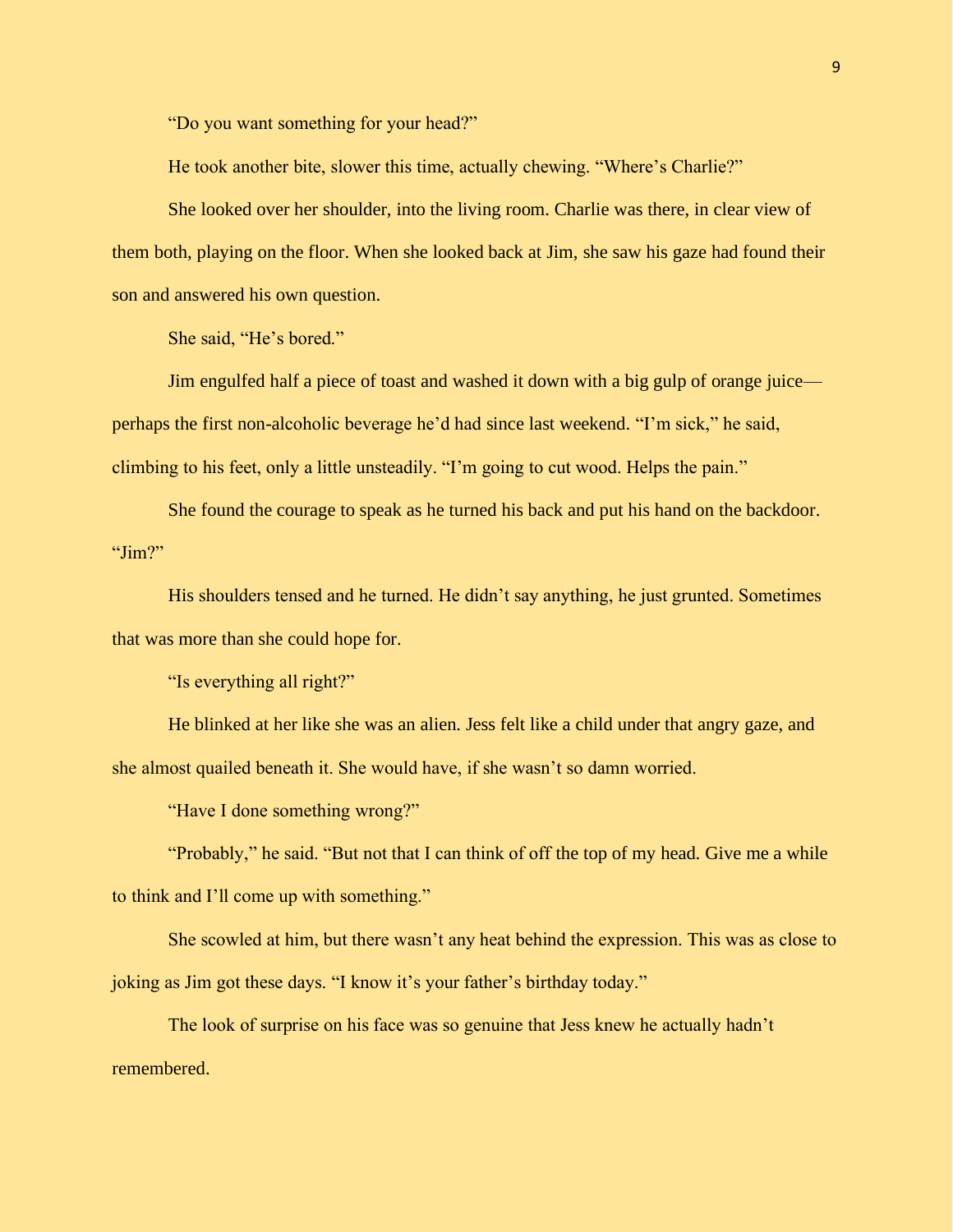"I'm sorry," she rushed as his expression curled into disgust. "I'm s—"

His right hand shot into his pocket and gripped something there like a priest might grab at a crucifix when confronted by a demon. Jess knew he was holding the watch, and not for the first time, she marveled at the power that little gold trinket had over her husband. She could almost hear it ticking in his palm.

Her mind was locked up; she knew there was nothing safe to say. Sometimes, in situations like this, the best thing she could do was simply wait for him to do or say something himself.

He broke the tension by spinning about, wrenching the door nearly off the frame, and then slamming it behind him as he rushed into the yard.

In the beginning, when they were still learning about one another (when they still cared enough to learn) she'd asked him about it. Where did it come from? He'd looked at her with those wide, peculiar eyes—an expression not dissimilar to the one Charlie wears when she catches him in the kitchen after bedtime. He'd been quiet for a frightfully long time. And then he'd cracked a smile, as if it was a joke. Well I guess I can't remember. That's funny, isn't it?

Jess had agreed.

But looking back, she didn't think it was funny at all.

# **CHARLIE: CHAPTER SIX**

Joe was under attack. The red commies were coming in hot from above, unleashing a radical socialist reign of hellfire on the allied troops at the base of the coffee table. Charlie called in support to Joe over the radio, offering intel that allowed him to avoid the brunt of the attack, but at least half his men weren't so lucky. The screams of the dying carried all the way into the bathroom and brought his mother's anxious face around the corner.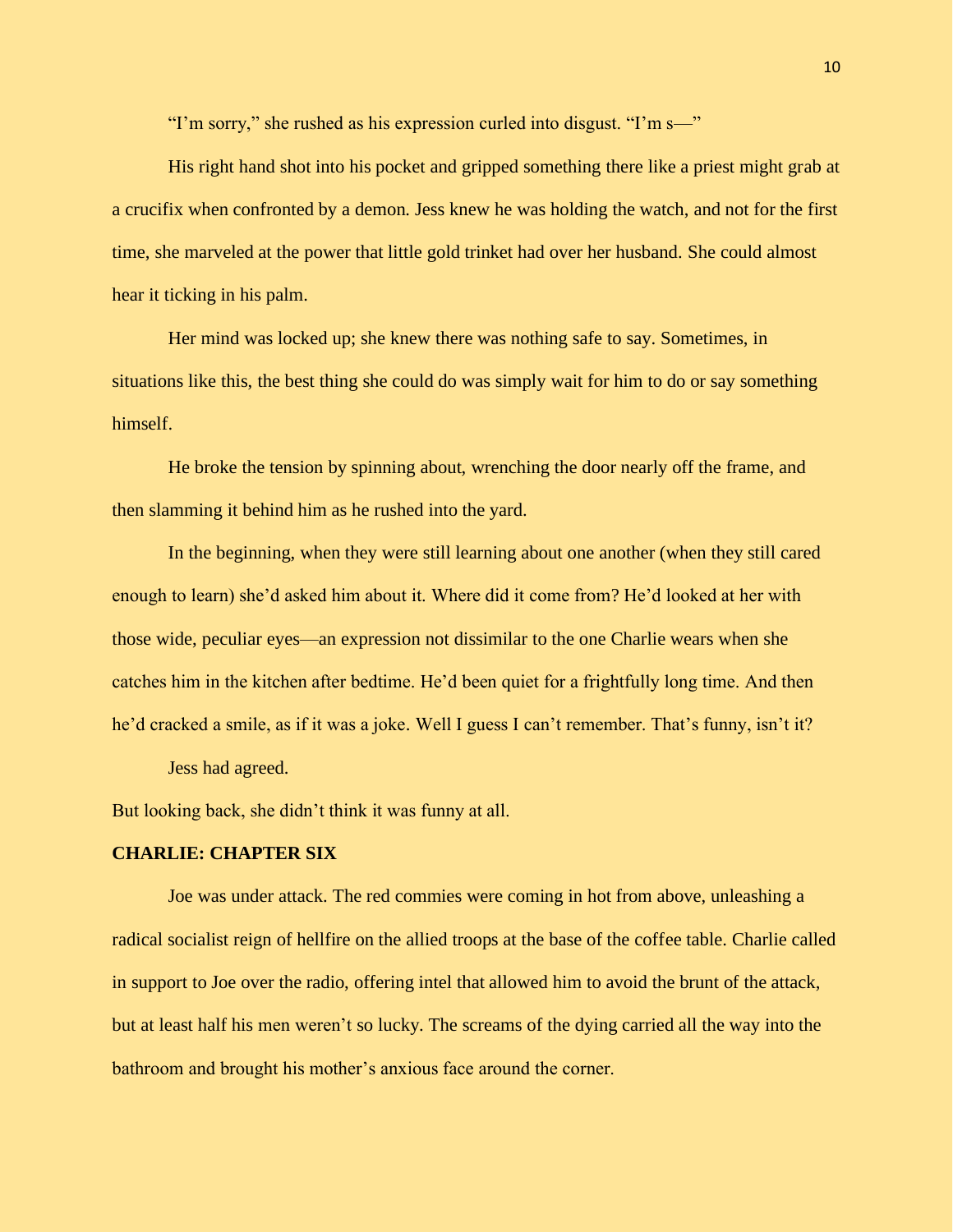"What's going on in here?"

"Can't talk," Charlie huffed. "Joe's in trouble."

And he was. The collectivist force in Russia had intercepted a secret message from Joe's men and laid an ambush. Now, Joe and the remainder of his forces were wounded, cut off from reinforcements and surrounded. Enemy soldiers parachuted into the adjacent fields. They took cover behind the television stand, grouping up, and Joe turned to his men. Over the sound of scattered bombings, he spoke the truth, as Charlie's father liked to put it. Speaking the truth was important in tense situations like this. There wasn't any time for anything else.

"Listen up," he said. "We've got two options. Die, or die fighting!"

The men talked it over and decided they'd die fighting.

## **JIM: CHAPTER SEVEN**

Jim made it to the wood stack in spite of himself. The watch was heavy as an anvil in his pocket. He felt it weighing him down as he walked to the back of the yard and was alarmed to realize he was favoring his opposite leg. The trouble of it was something he wanted to push away, just as he pushed away the trouble of his smoking and drinking and of the horrible memories.

He grabbed the familiar axe off the top of the wood pile and brought it down on the end of an old log. The watch stirred angrily in his pocket and he heard it tick; a heartbeat passed and he heard it again, louder than the trumpet of an angry elephant. The gears were oiled and smooth but they clanged like a cymbal as they turned. It grew heavier, somehow, and Jim realized it was demanding to be heard and seen and understood. Today he couldn't drink the memories away or work them away.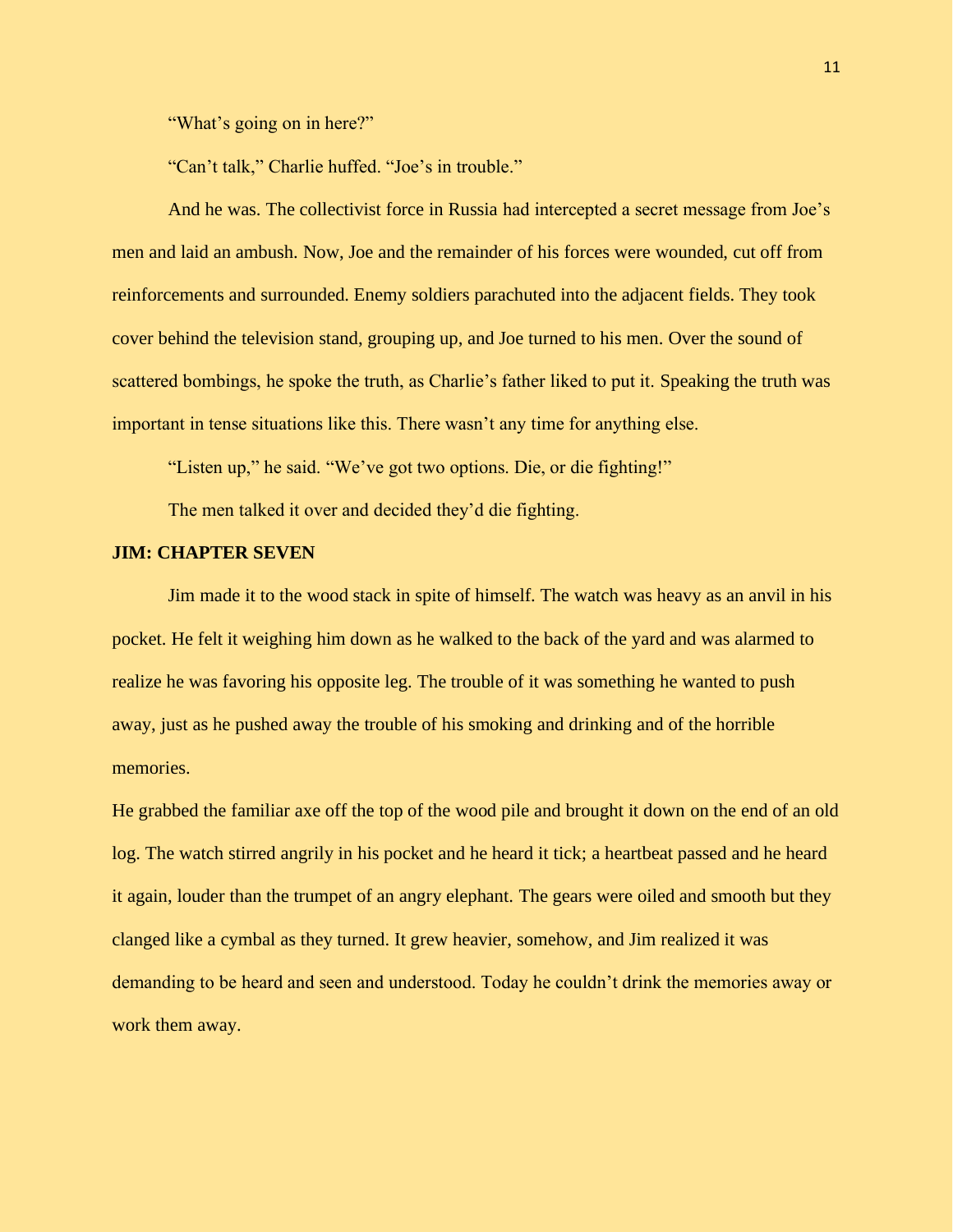He couldn't get it out of his head. The storm had come, and he was stranded, without power, without a car, without a life raft. His head pounded, wailing like a newborn, and his eyes watered as he took a swig from his flask. But that only seemed to make it worse. His vision swirled and the memories came washing in like cold water. If he hadn't given up gambling, he would have bet all the money in their bank account (not exactly high stakes poker, truth be told) that it had happened before. But then how would he know about it?

He worked jerkily, moving now like a clock himself. Tick, he raised his arm. Tick, he swung, just a second hand now, moving fast to the 5, 10, 15, and 20. Tick, he hit 30 and the log came in two. A splinter of wood broke from the deadfall. It flew out of the time piece, into the nether. Jim watched it go, acutely aware of that fine detail, and laughed in spite of the pain. The watch snickered with him, tick, tick, tick.

The curious spin of that splinter brought on a startling wave of understanding, more powerful than earlier in the garage. Suddenly, in one great punch of recollection so potent it nearly knocked him off his feet, Jim understood the true horror of that watch; the true horror of his fate. He remembered for the first time since he'd been six years old and trembled madly at the terror.

He saw the face of his father and realized with a jolt that he used to wind the watch. He'd always known it was his fathers, of course, but he'd never quite realized he was still the one winding it. He heard the whispers that came late at night; he saw the old, fumbling fingers working at the gears. The dead, rotting face of his father loomed in the shadows and Jim watched him come out of the dark and walk to his bedside table as he slept. He saw the long dead man reach for the golden watch that used to be his own and turn the dial.

He'd always kept the spring tight.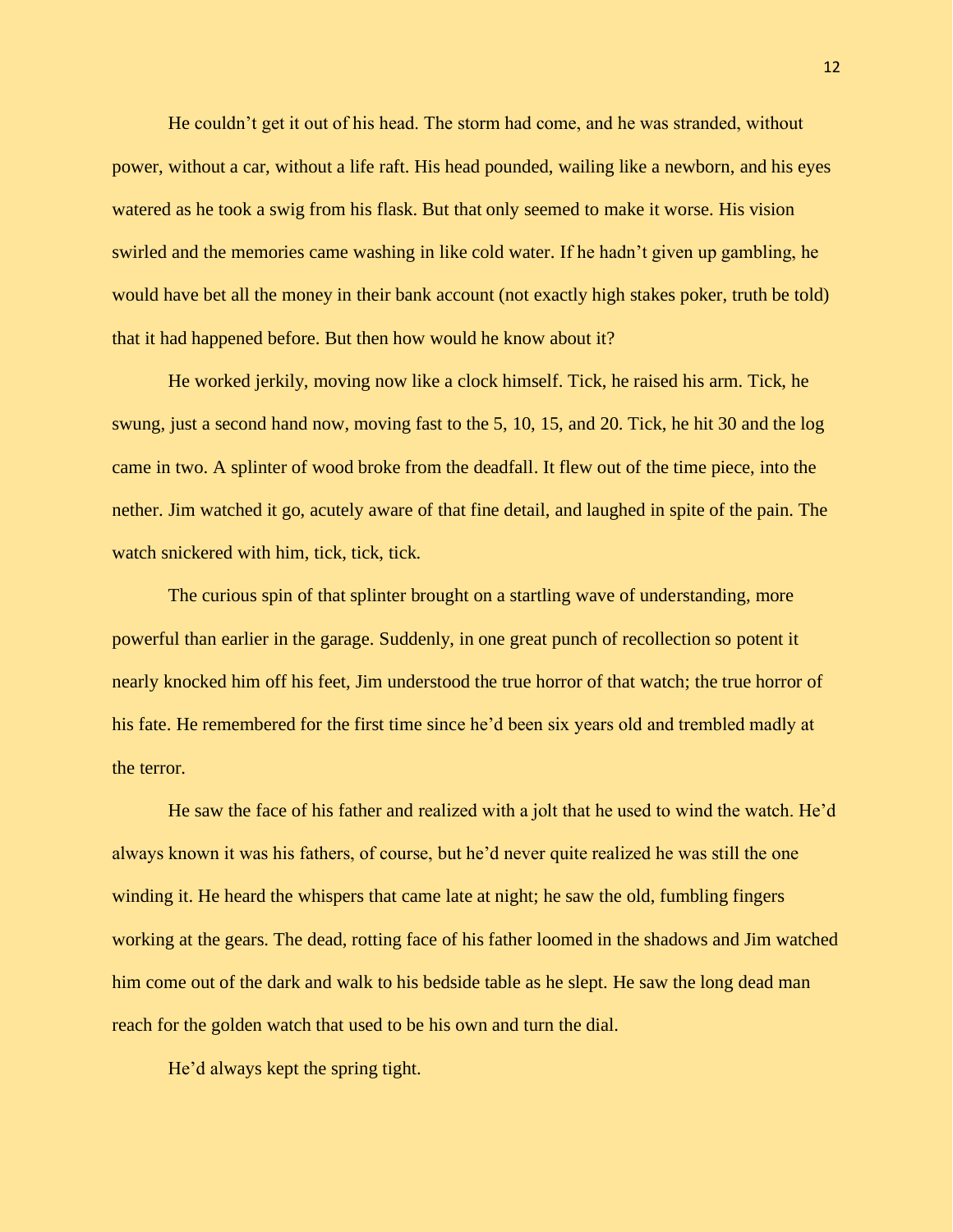Suddenly, he remembered, maybe for the first time… why.

He let the insanity wash over him in a cold sheet of dread. His eyes grew wide and his lips peeled back from his teeth and he began to laugh, a choking, ripping laugh that came from somewhere deep inside, a place he'd kept away from the world (and even himself), until now. He opened the gate, which had closed the same day he'd taken that watch off the ground. He saw that scene of horror, heard the howl of the watch, and knew it was too late.

He never heard the door open. Never heard her steps come closer. He never heard her calls, quiet at first, and then louder.

"Jim," she said. Then louder: "Jim! Jim Harp!"

He felt a hand close round his shoulder and he turned, swinging with all the strength of a madman, and took his wife at the neck with the rusted head of the old axe which he'd got, so many years ago, from his father's toolshed where it had hung, unused, for who knows how many winters before he thought to take it down.

It sunk deep, unhindered by the skin and muscle, emboldened by the spine, which split like dry kindling, thrilled by the sinew and exhilarated by the tendon. It cut straight through Jessica Harp's neck, taking her head clean off and slinging a single bright wash of blood as it went. He followed through with his swing, like the good baseball player his father raised him to be.

Jim watched, more than halfway blind between the deafening screech of his pocket watch and the pounding of his skull as Jess's body fell, dancing, headless, to the ground. A shot of blood erupted from her ruined neck like water from a busted hydrant. Her arms and legs twitched as if full of an electricity which had been waiting, all these years, until now to make itself